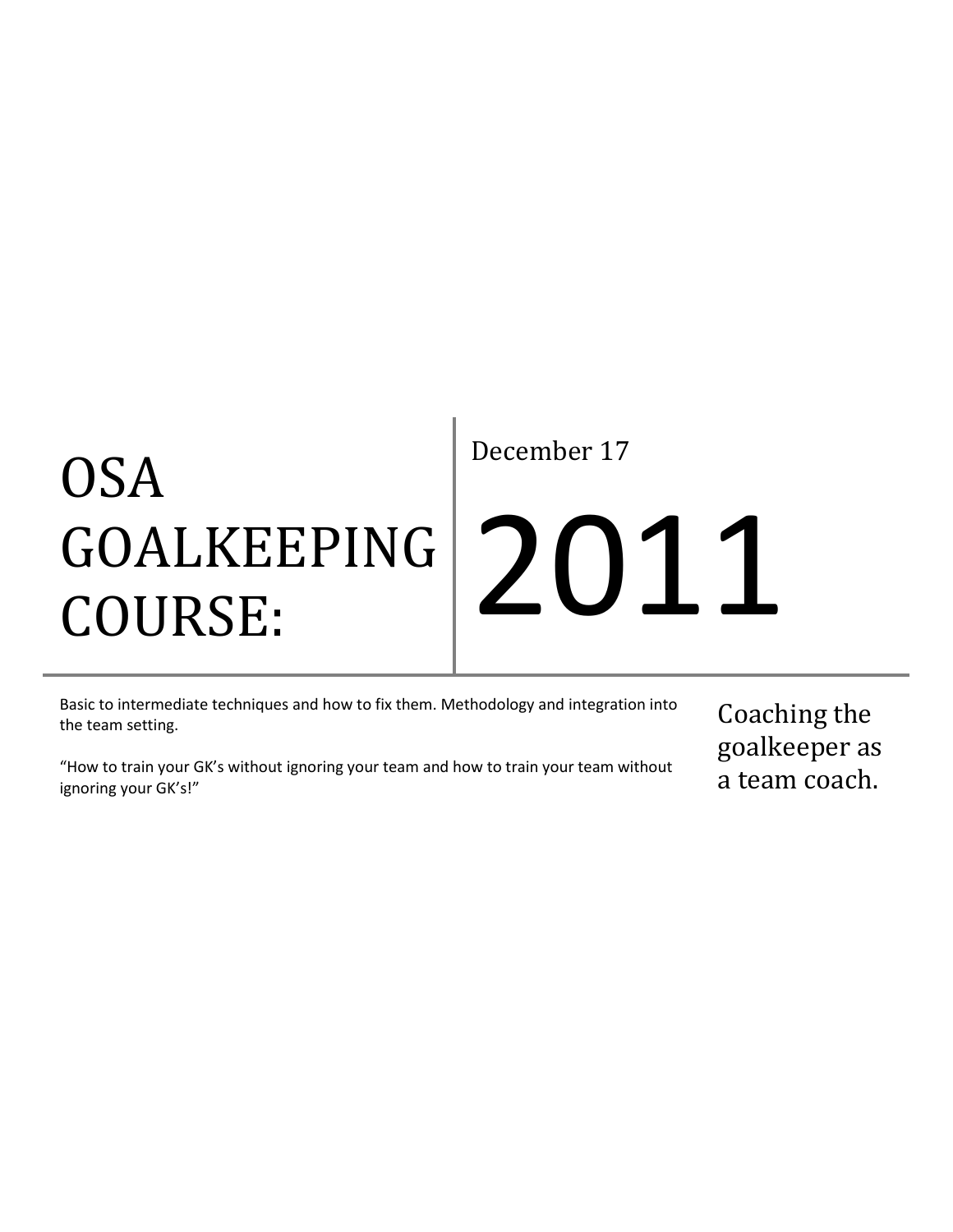### OSA GOALKEEPING COURSE: Outline of topics and Coaching Points

- 1. Basic Catching
	- a. Hand Position (High/Med/Low)
		- i. High: Diamond: strong thumb/index finger. "Close the TOP DOOR"
		- ii. Mid-level: Pinkies together, elbows together, Hands to the ball first, but JUST GUIDE IT IN AND SECURE IT.
		- iii. Low: Get SOMETHING behind the ball besides Hands. Feet, knee, different schools of thought here, but as long as they are using similar technique as midlevel, AND getting body behind ball as well. (DON'T OPEN THE LEGS AND DON'T REACH OVER AND KEEP BUTT HIGH AND DON'T GO TO THE KNEES)
	- b. Hands-Eyes-Head
		- i. Head MUST lead! All three must be in line and follow flight of ball. (Shoulders will "roll" if they are doing it right.)
		- ii. Don't just REACH with the hands. (Shoulders will stay basically level.)
	- c. Body Shape
		- i. Arms, legs and back ALL involved in the catching process.
		- ii. Head just forward of feet
		- iii. MEET the ball as far in FRONT of body as possible, then absorb.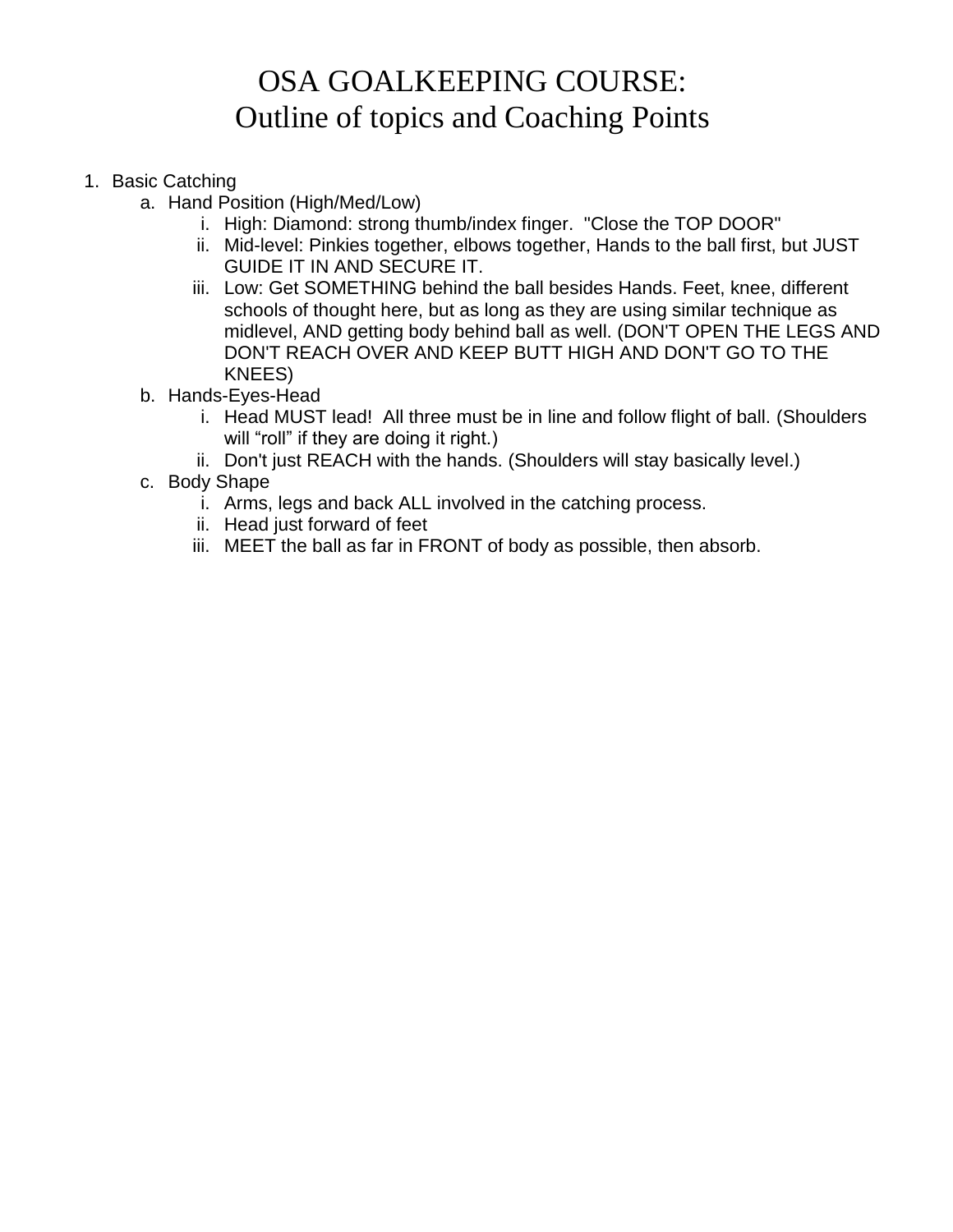#### 2. Basic Diving

- a. Set Position
	- i. Must be balanced and athletic. (NO GUESSING!)
	- ii. Feet Underneath, not outside body.
	- iii. Hands must be in a "Useful" position. Directly in front of elbows is a good basic starting point.
- b. Collapse/"SAFE" Dive
	- i. Head
		- 1. Must go WITH hands.
		- 2. NOT left behind…
	- ii. Hips
		- 1. Must go WITH HANDS/HEAD
		- 2. Must "agree with the ball".
			- a. If the ball is low, hips must start, stay low.
			- b. If ball is high, hips must get high quickly, then drop when hands drop.
	- iii. Feet
		- 1. Attack the ball (toward ball, forward)
		- 2. DON'T TURN/TWIST plant foot. (It will rotate the hips=superman dive!)
- c. Power/Extension Dive
	- i. Head: MUST attack with first step.
		- 1. We want the head to be OUTSIDE THE KNEE at "take-off"
	- ii. Hips
		- 1. Must ROLL the hips! (This will not likely be possible with younger kids, or underdeveloped gks. Only solution is to work on plyometrics/strength training so physical can catch up with technical demands.)
		- 2. Must Drive the trail leg! (everyone can do this!! Even an 8 year old!)
		- 3. Hips must agree with the ball. If ball is low, start low, roll them THERE and drive. If ball is high, must engage them with first step, then drive high/roll them.
	- iii. FEET
		- 1. No extra steps! (What about "cheater" steps? Advanced…depends on how far away, what type of shot, etc.)
			- a. This is a relatively new concept. Ball in or near the 18, must attack the ball with first step.
			- b. If the ball (depends on age and ability of shooters) is "far" from goal, use that time to get to line of flight of the ball. (Crossover steps are ok!)
			- c. WATCH THE FEET: If the ball is left, does GK pick up his right foot, plant it again to push off, then step left? Very common…and very inefficient and time consuming.
		- 2. Must keep hips facing target, foot position in step is important. (don't twist it…)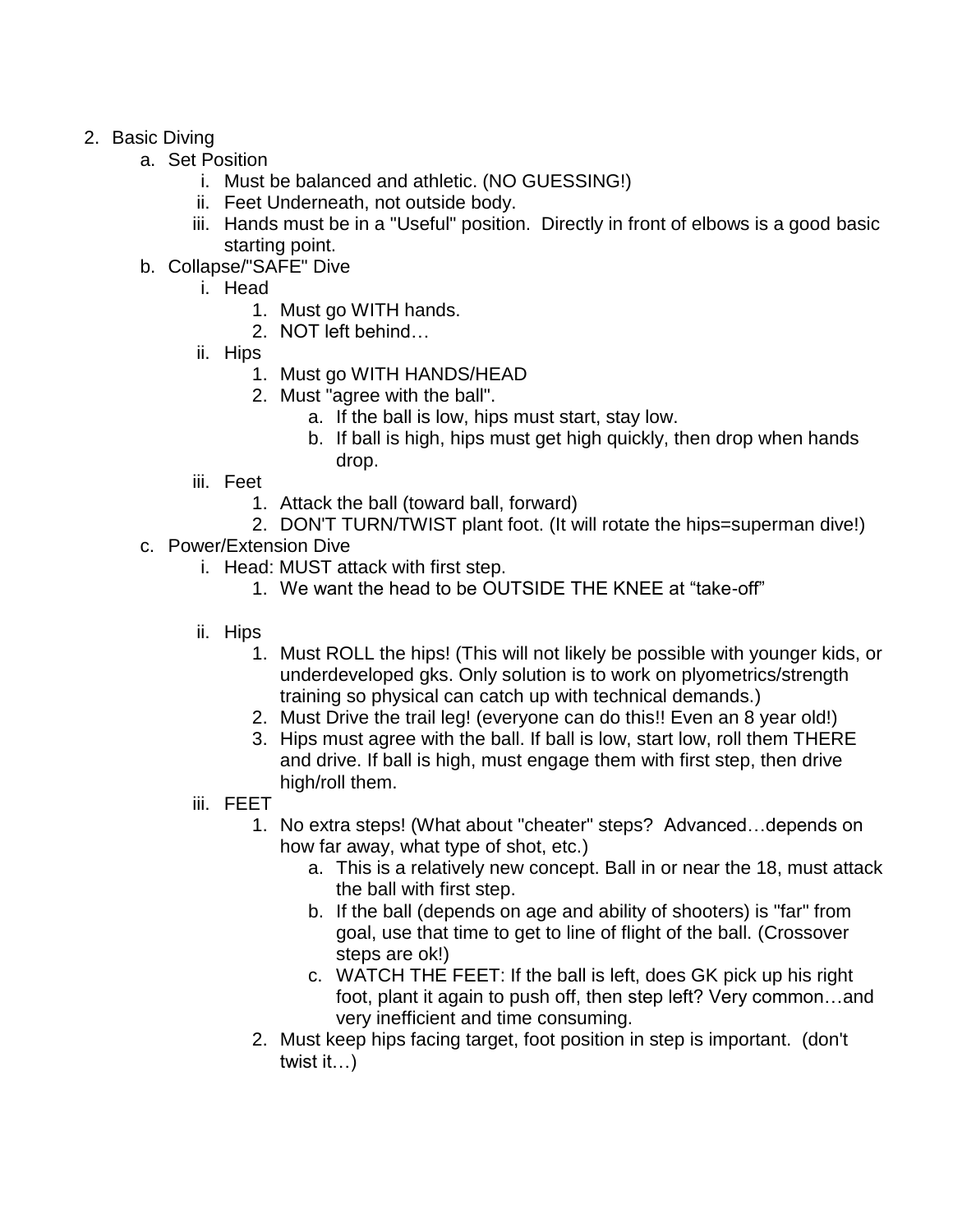- 3. Dealing with the Chipped Ball
	- a. FOOTWORK
		- i. DROPSTEP. (Must go BACK, "outside of circle")
		- ii. NO EXTRA STEPS: HUGELY important with flighted balls.
	- b. HANDS
		- i. CLOSEST HAND. (If I am dropping back to my right, this will usually be my LEFT HAND.)
		- ii. Help it UP not BACK.
	- c. HIPS
		- i. Must get them turned with drop step and not square them back up UNLESS GK can plant and catch
		- ii. Roll the hips UP
		- iii. Drive the trail leg!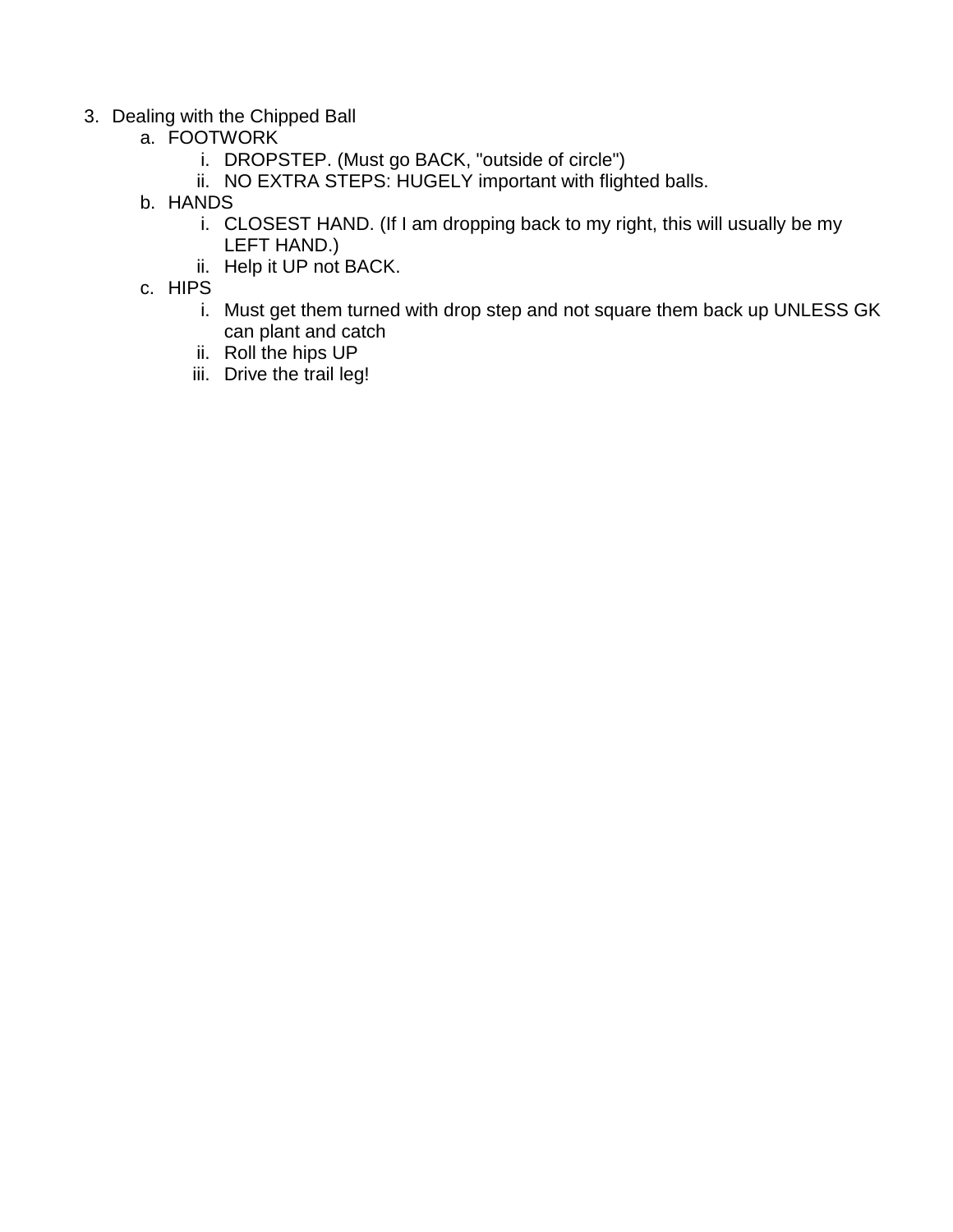- 4. Dealing with Crosses
	- a. Starting Position (reading the game)
	- b. Address the ball to catch
		- i. Square the hips, shoulders to the ball at the last moment to show the catching surface to the ball.
	- c. Boxing vs Catching vs. Parry
		- i. Two Handed Boxing
		- ii. One Handed Boxing
		- iii. Parry (deflect, help on past the far post)
	- d. Near/Central/Far:
		- i. Reading the game, and TYPES of crosses…(What kinds are there? Where do they come from? Why?)
		- ii. Flight of the ball and bend. (Must pick up spin of ball ASAP! Always train with a ball that has MARKINGS.)
			- 1. Lofted/Driven
			- 2. In-swinger/out-swinger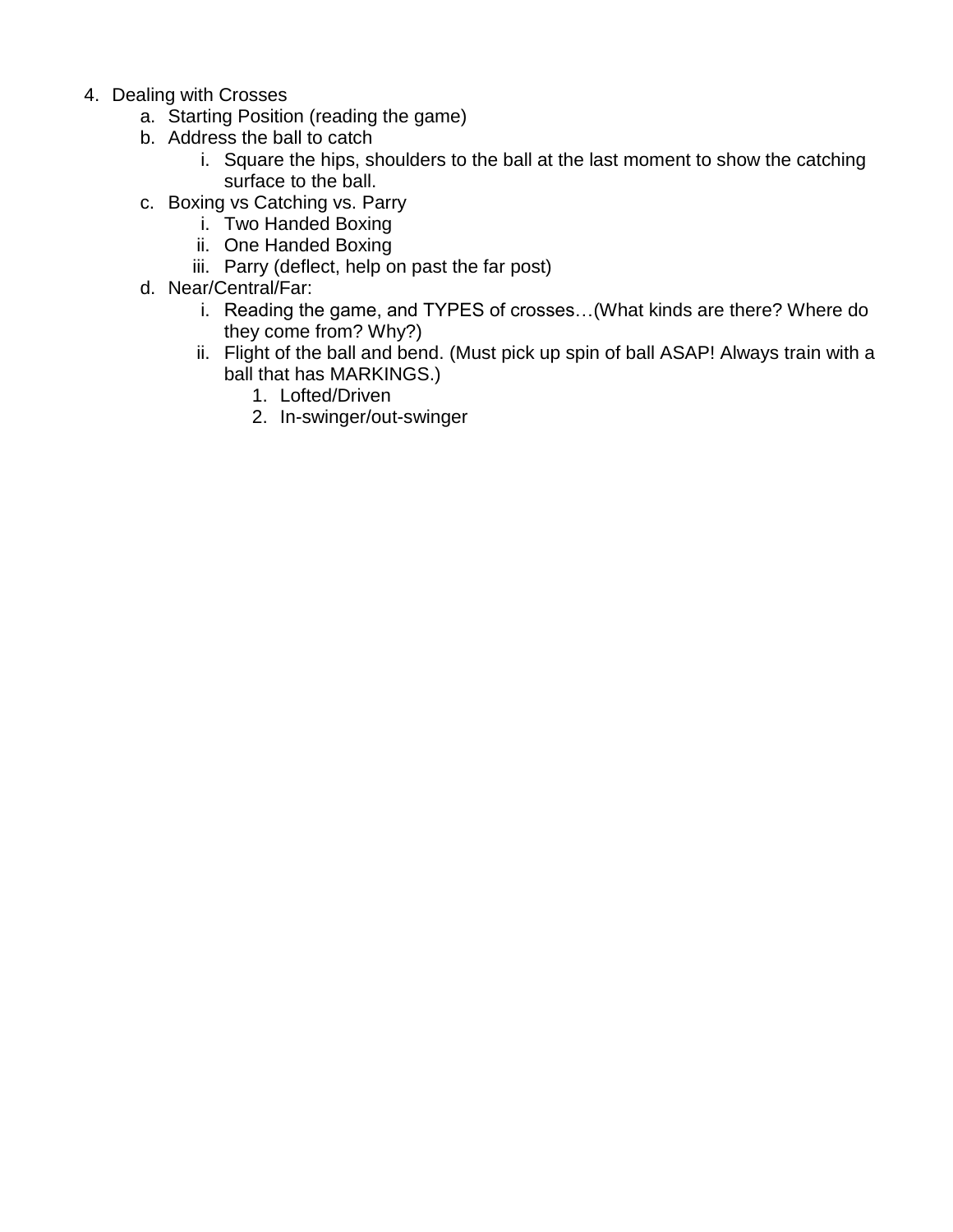- 5. One v. Ones:
	- a. Cues, Recognition (Is defender really beaten?)
	- b. Closing down
	- c. Stalking: closer we get to the ball…
		- i. Steps she shorter
		- ii. Hips get lower
		- iii. Hands get lower and slightly in front of knees
		- iv. When ball separates from foot, ATTACK. (you must show a young goalkeeper their STRIKING RANGE)
	- d. Attacking the ball/going down on ball: HANDS TO THE BALL!!!
		- i. Before attacker gets to the ball.
		- ii. Just as Attacker gets to the ball.
			- 1. Get belly inline with ball.
			- 2. Curl fingers toward toes a bit
			- 3. Still HANDS FIRST
		- iii. Just after: Same as above, just make sure hands to ball and go down hands to ball and stay inline with ball, don't run around the line of the ball to go down
		- iv. Shoots EARLY
			- 1. Must get set when see the shooting cues
		- v. Tries to dribble
			- 1. Attack. (Attack the space they are going to, not where they ARE NOW.)
			- 2. Retreat=beat.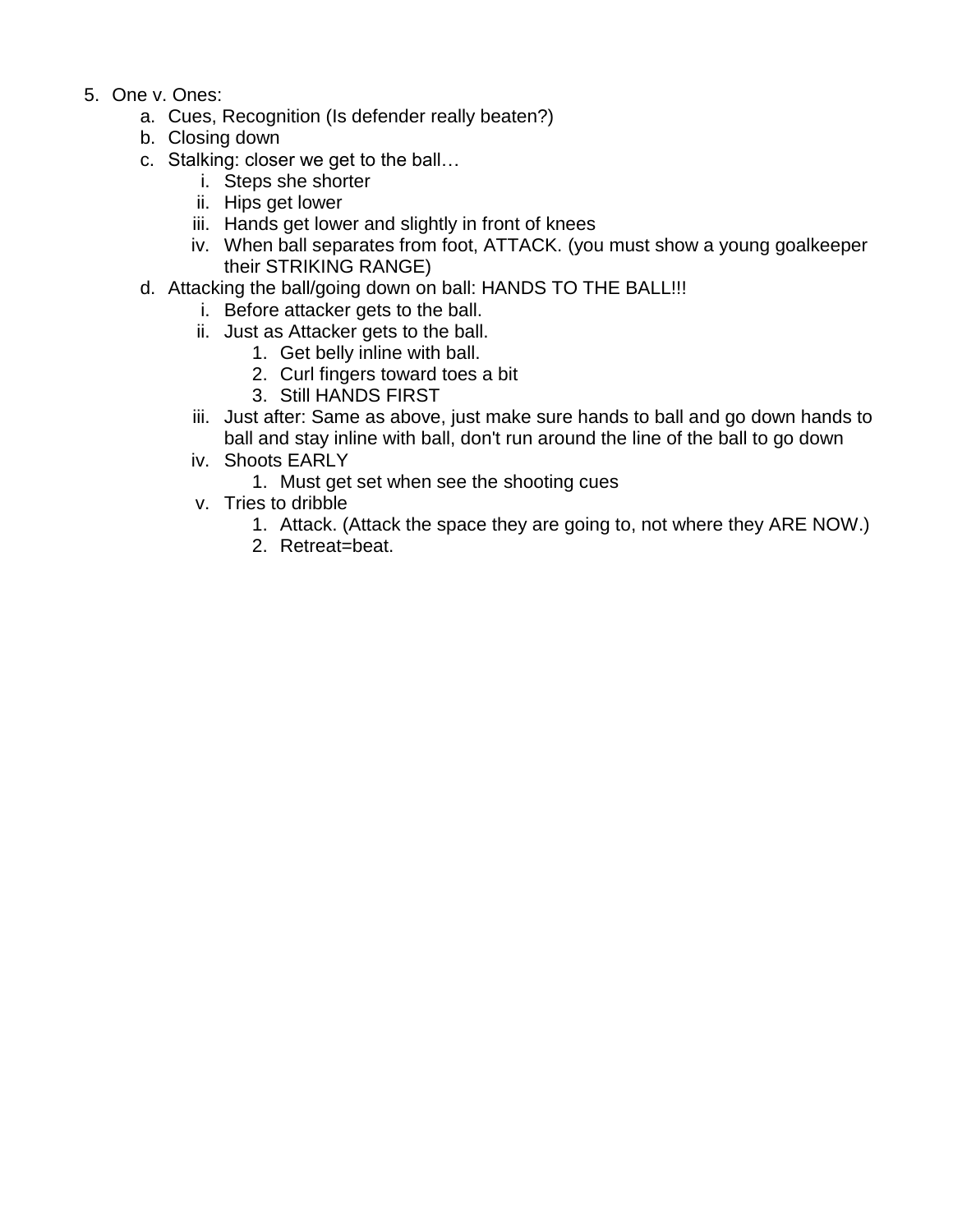- 6. Distribution
	- a. Roll (body position/shape)
		- i. Depending on age/ability/surface, 20 yards and in.
		- ii. Hips and Head start and stay low and deliver hands low and in front of body. Give a "friendly ball."
	- b. Baseball throw (ONLY OLDER/PHSYICALLY DEVELOPED KIDS!)
		- i. Hips/Head stay low.
		- ii. Step forward toward target.
		- iii. Nice for turf or indoor or wet grass. Any surface that is smooth and ball skips.
	- c. Overhand throw
		- i. Push off from back foot and attack the target.
		- ii. Follow through LOW and keep ball down.
		- iii. No Grenades!
		- iv. Just like with your field players, they should be smart about watch foot they play to, or into space.
	- d. Dropkick/Half-volley
		- i. Good surface is required.
		- ii. Body more INLINE than with PUNT.
		- iii. Follow through forward through the ball and not up.
		- iv. TIMING AND RHYTHM
	- e. Punt
		- i. Consistent release point. Do not TOSS UP.
		- ii. Full extension, through the ball. DON'T STOP THE MOTION.
	- f. Goalkick
		- i. Approach: (should plant slightly away from ball to allow full extension
		- ii. Follow through LOW.
		- iii. Strike through the bottom half of ball. Don't TRY to lift it.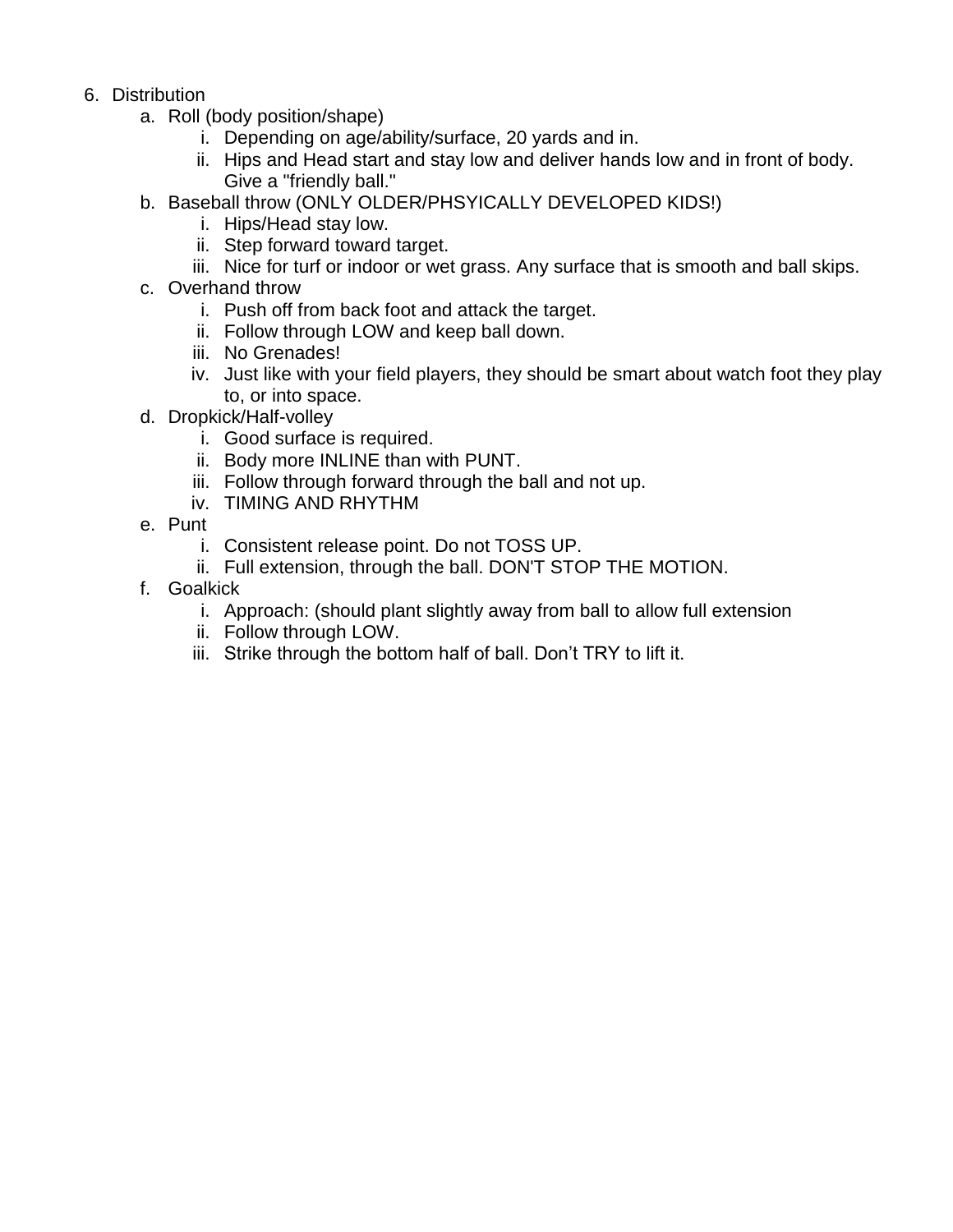#### 7. Training with the Team:

- a. GK Warmups:
	- i. Practices
	- ii. Games
- b. Integration of GK with Team in GK topics
- c. Integration of GK with Team in No-GK specific topics
- d. Tactical Considerations of a GK and how our basic choices of Systems of Play must keep in mind the qualities of our GK (or TRAIN THEM ACCORDINGLY!)